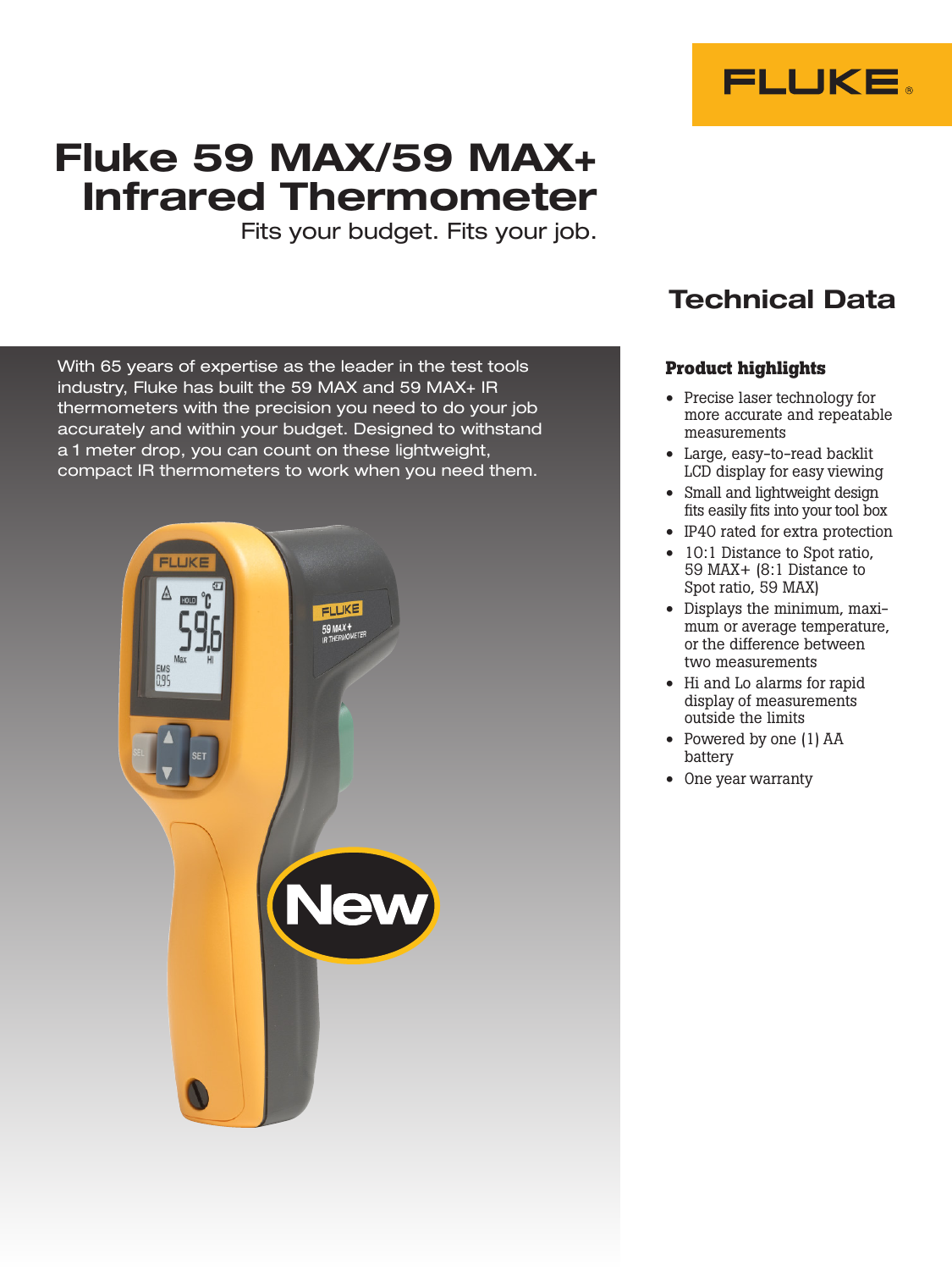

## **Specifications**

|                                                                      | <b>59 MAX</b>                                                                          |                                                                    | <b>59 MAX+</b>                                                                         |                                                                    |
|----------------------------------------------------------------------|----------------------------------------------------------------------------------------|--------------------------------------------------------------------|----------------------------------------------------------------------------------------|--------------------------------------------------------------------|
| Temperature range                                                    | -30 °C to 350 °C (-22 °F to 662 °F)                                                    |                                                                    | -30 °C to 500 °C (-22 °F to 932 °F)                                                    |                                                                    |
| <b>Accuracy (Calibration</b><br>geometry with<br>ambient temperature | $\geq$ 0 °C:                                                                           | $\pm$ 2.0 °C or $\pm$ 2.0 % of<br>reading, whichever is<br>greater | $\geq 0$ °C:                                                                           | $\pm$ 1.5 °C or $\pm$ 1.5 % of<br>reading, whichever is<br>greater |
| 23 °C ±2 °C)                                                         | $\geq$ -10 °C to <0 °C:                                                                | ± 2.0 °C                                                           | $\geq$ -10 °C to <0 °C:                                                                | ± 2.0 °C                                                           |
|                                                                      | $<-10$ °C:                                                                             | ± 3.0 °C                                                           | $<-10$ °C:                                                                             | ± 3.0 °C                                                           |
|                                                                      | $\geq$ 32 °F:                                                                          | $\pm$ 4.0 °F or $\pm$ 2.0 % of<br>reading, whichever is<br>greater | $\geq$ 32 °F:                                                                          | $\pm$ 3.0 °F or $\pm$ 1.5 % of<br>reading, whichever is<br>greater |
|                                                                      | $\geq$ 14 °F to <32 °F:                                                                | $±$ 4.0 °F                                                         | $\geq$ 14 °F to <32 °F:                                                                | $±$ 4.0 °F                                                         |
|                                                                      | $< 14 °F$ :                                                                            | ± 6.0 °F                                                           | $< 14 °F$ :                                                                            | $\pm$ 6.0 °F                                                       |
| Response rime (95 %)                                                 | $<$ 500 ms (95 % of reading)                                                           |                                                                    | $<$ 500 ms (95 % of reading)                                                           |                                                                    |
| Spectral response                                                    | $8 \mu m$ to $14 \mu m$                                                                |                                                                    |                                                                                        |                                                                    |
| Emissivity                                                           | 0.10 to 1.00                                                                           |                                                                    |                                                                                        |                                                                    |
| Distance to spot ratio                                               | 8:1<br>(calculated at 90 % energy)                                                     |                                                                    | 10:1<br>(calculated at 90 % energy)                                                    |                                                                    |
| Display resolution                                                   | $0.1 \text{ °C}$ (0.2 $\text{ °F}$ )                                                   |                                                                    |                                                                                        |                                                                    |
| Repeatability<br>(% of reading)                                      | $\pm 1.0$ % of reading or $\pm 1.0$ °C<br>$(\pm 2.0 \degree F)$ , whichever is greater |                                                                    | $\pm 0.8$ % of reading or $\pm 1.0$ °C<br>$(\pm 2.0 \degree F)$ , whichever is greater |                                                                    |
| <b>General specifications</b>                                        |                                                                                        |                                                                    |                                                                                        |                                                                    |
| Power                                                                | 1 AA IEC LRO6 Battery                                                                  |                                                                    |                                                                                        |                                                                    |
| <b>Batter life</b>                                                   | 12 hours with laser and backlight on                                                   |                                                                    |                                                                                        |                                                                    |
| Weight                                                               | 220 g (7.76 oz)                                                                        |                                                                    |                                                                                        |                                                                    |
| <b>Size</b>                                                          | $(156 \times 80 \times 50)$ mm $(6.14 \times 3.15 \times 2)$ inches                    |                                                                    |                                                                                        |                                                                    |
| Operating temperature                                                | 0 °C to 50 °C (32 °F to 122 °F)                                                        |                                                                    |                                                                                        |                                                                    |
| Storage temperature                                                  | -20 °C to +60 °C (-4 °F to 140 °F), (without battery)                                  |                                                                    |                                                                                        |                                                                    |
| Operating humidity                                                   | 10 % to 90 % RH non-condensing @ 30 °C (86 °F)                                         |                                                                    |                                                                                        |                                                                    |
| Operating altitude                                                   | 2000 meters above mean sea level                                                       |                                                                    |                                                                                        |                                                                    |
| Storage altitude                                                     | 12,000 meters above mean sea level                                                     |                                                                    |                                                                                        |                                                                    |
| Drop test                                                            | 1 <sub>m</sub>                                                                         |                                                                    |                                                                                        |                                                                    |
| <b>Safety specifications</b>                                         |                                                                                        |                                                                    |                                                                                        |                                                                    |
| Ingress protection<br>rating                                         | IP40 per IEC 60529                                                                     |                                                                    |                                                                                        |                                                                    |
| Vibration and shock                                                  | IEC 68-2-6 2.5 g, 10 to 200 Hz, IEC 68-2-27, 50 g, 11 ms                               |                                                                    |                                                                                        |                                                                    |
| Compliance                                                           | EN/IEC 61010-1                                                                         |                                                                    |                                                                                        |                                                                    |
| Laser safety                                                         | FDA and EN 60825-1 Class II                                                            |                                                                    |                                                                                        |                                                                    |
| Electromagnetic<br>compatibility                                     | 61326-1 EN 61326-2                                                                     |                                                                    |                                                                                        |                                                                    |